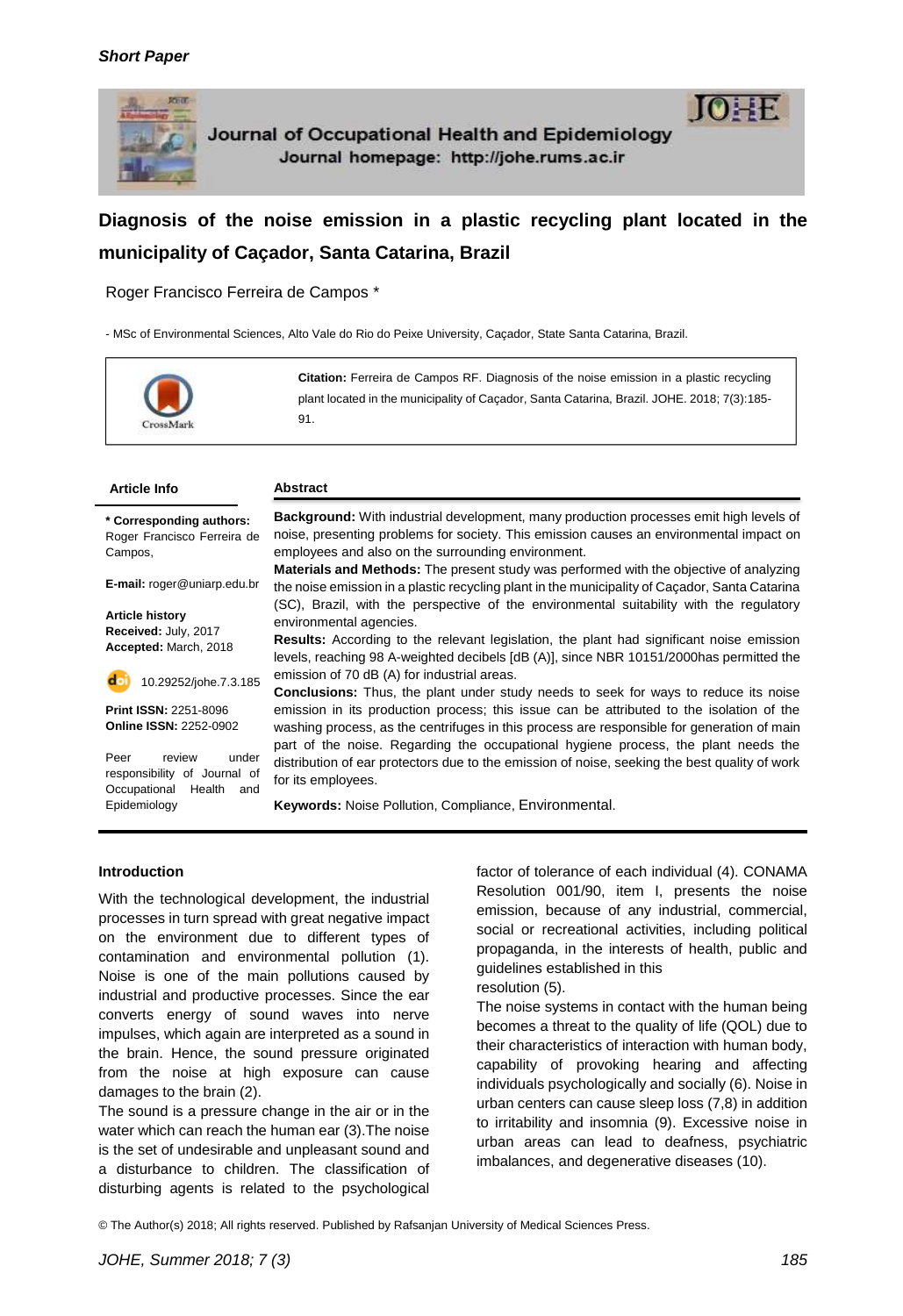Many production processes are along with significant amounts of noise emission, the examples of which include carpenters, mechanical devices, furniture industry, industrial waste management companies, mechanical metal works, clothing manufacturing factories, crushing process, and plastic recyclers with an emission rate of 101.34 (11), 98.00 (12), 95.1 (13), 105.9 (14), 107.80(15), 97.80(16), 74.50(17), and 87.40 (18), respectively. Noise-induced pollution is an unaggressive process, being an invisible pollutant that can cause hearing damage as in the whole organisms (19).

Noise is one of the problems of urban development due to its negative effect on the QOL, requiring the interaction or intervention of public policies to reduce this impact in order to reduce urban environmental impact (20). It is necessary to develop and increase the knowledge on noise production areas to take control measures and alternatives to improve the negative effects of noise on health and well-being of the human beings (21).

It is necessary to analyze noise emissions and investigate its effects on the exposed population, since noise reduction requires environmental legislation to protect the population of the area at risk (22). Therefore, the present study was conducted aiming to analyze the interaction of noise emission in a plastic recycling plant with its area of interaction and its production process.

## **Materials and Methods**

The plant under study was located in the municipality of Caçador, state of Santa Catarina, Brazil, locating26°46'30"S and 51°0'54"W, at an altitude of 920 m (Figures 1 and 2). The plant under study operates under the class IIB waste recovery process recycling plastic chips (low density and high density polyethylene). Therefore in this study, it was attempted to analyze the plant's interaction with the surroundings in terms of the noise emission.



**Figure 1:** Location of the study area, municipality of Caçador, Santa Catarina, Brazil



**Figure 2:** Location of the study area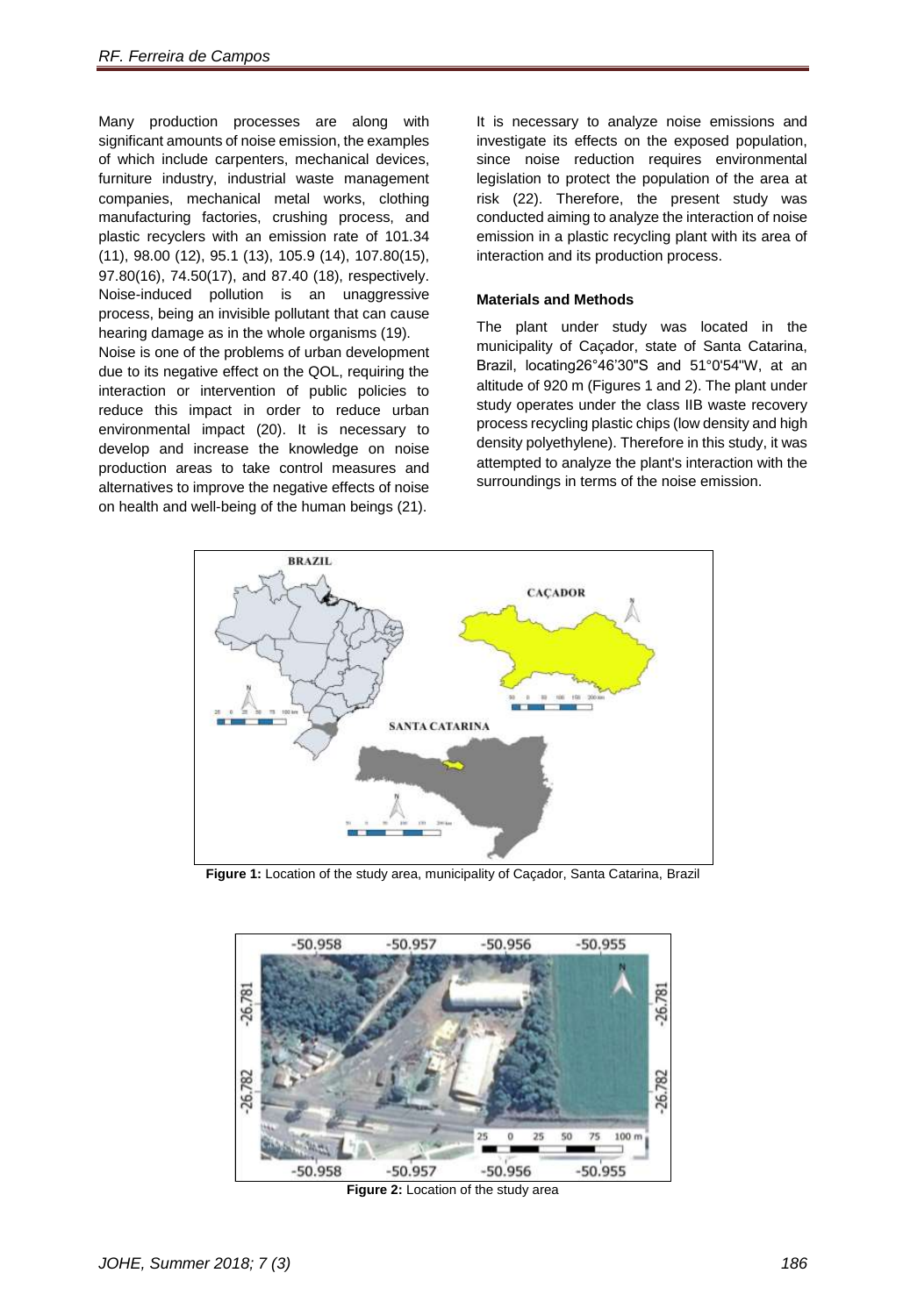The plant operated from 08:00 a.m. to 6:00 p.m. with a break time from 12:00 to 2:00 p.m., operating 12 employees in its production process, being 7 men and 5 women, respectively. The plant's production process consisted of the recovery of plastic (raffia) supplied by recycling companies and cooperatives with different stages (Figure 3). The first stage was the screening process, where the unrecyclable materials (cardboard, glass, metal, etc.) was removed from the raw material. Then, the recyclable material was conveyed to the second stage, termed grinding (Figure 3-A), where the material was ground in a knife mill.

The third stage included the washing process (Figure 3-A), in which the impurities of the contaminated plastic were removed by the movement of channels in the tank. In the fourth stage, the material was spin in two multi-cyclonecentrifugal turbines for removing the excess water (Figure 3-B) in order to prevent hydrolysis in the granule production process, in addition, to store the material in the plant shed in the later stages (Figure 3-C). The fifth and final stage consisted of the plastic agglutination process where the material was extruded, composing the final product of the plastic recycling process (Figure 3-D).

The study was carried out in July 2017.The analysis of the plant's noise emission was performed in terms of the noise emission from all the production processes through different stages including the total production, the plastic washing process only,

the extrusion process only, and interrupted production process. This was performed in different sectors of the plant using a duly calibrated decibel with a total of 14 sample points in order to analyze the interaction of the noise with the surrounding area through measuring noise in every 5 minutes in the interval of 1 hour. In order to evaluate the sound pressure level (LAeq), the level obtained from the mean square root (RMS) of the sound pressure (by A-weighted decibels) was used for each measurement interval using equation 1.

$$
LAeq = 10 \log \frac{1}{n} \sum_{i=1}^{n} 10_{10}^{Li}
$$
 (1)

Where, Li and *n* are the sound pressure level in dB (A) read in fast response every 5sduring the measurement of noise and the total number of readings, respectively.

The present study was based on compliance with CONAMA Resolution 01/1990.According to this resolution, the level of sound produced during a process cannot exceed the levels established by NBR l0.152-Noise Assessment in Residential Areas, aiming at the comfort of the community (23). The analysis of variance (ANOVA) was performed on the data and the means were compared by the Tukey's test at 5% probability level using the ASSISTAT program version 7.7 beta (24).



**Figure 3:** Plastic recycling process of the plant under study: (A) Plastic washing process, consisting of grinding mill and washing tank; (B) Process of centrifuging the washed plastic; (C) Plastic storage tank; (D) and Plastic extrusion process.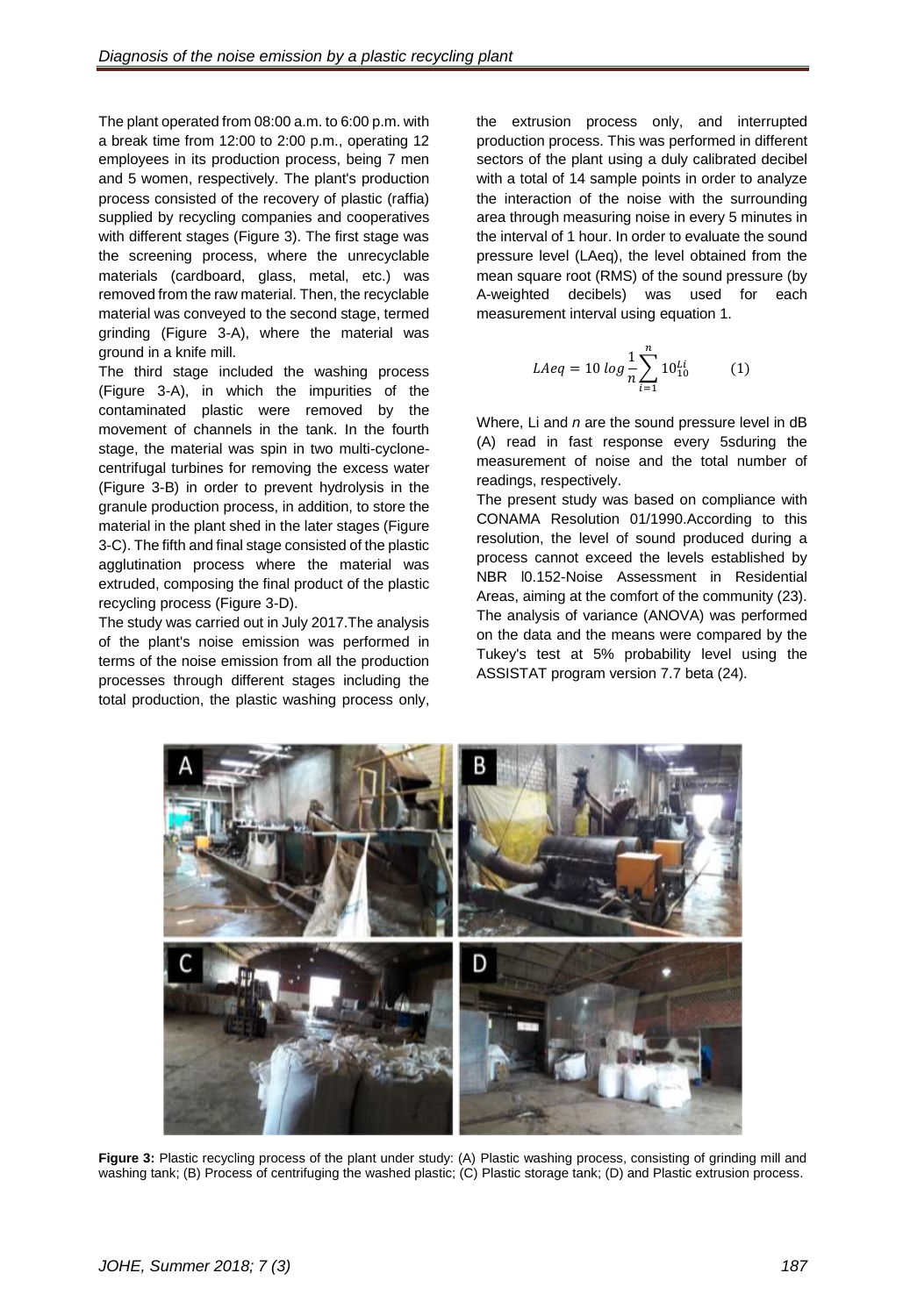| <b>Score</b> | Latitude     | Longitude    | Description*                                 |
|--------------|--------------|--------------|----------------------------------------------|
|              | 26°46'56.90" | 50°57'23.09" | Storage area of washed raffia material       |
| 2            | 26°46'56.24" | 50°57'23.01" | Drying process-centrifuge                    |
| 3            | 26°46'55.52" | 50°57'22.93" | Washing process                              |
| 4            | 26°46'55.52" | 50°57'23.53" | Raffia storage                               |
| 5            | 26°46'56.12" | 50°57'23.61" | Extrusion process-extruder                   |
| 6            | 26°46'56.83" | 50°57'23.75" | Warehouse                                    |
|              | 26°46'54.16" | 50°57'26.68" | Office                                       |
| 8            | 26°46'56.69" | 50°57'22.66" | bottom of factory - west                     |
| 9            | 26°46'54.86" | 50°57'23.93" | factory of bottom - east                     |
| 10           | 26°46'57.47" | 50°57'23.08" | Plant gate                                   |
| 11           | 26°46'57.51" | 50°57'23.08" | Parking lot                                  |
| 12           | 26°46'57.97" | 50°57'22.98" | First sampling point-street                  |
| 13           | 26°46'58.03" | 50°57'24.56" | Second sampling point-street                 |
| 14           | 26°46'56.09" | 50°57'24.33" | Plant surroundings-effluent treatment system |

| Table 1: Description and location of sampling points |  |  |  |
|------------------------------------------------------|--|--|--|
|------------------------------------------------------|--|--|--|

\* Sample points were analyzed according to their interaction.

#### **Results**

Table 2 shows the noise values in dB (A) sampled at different stages of the plastic recovery process of

the plant under study (1).

| Table 2: Analysis of noise generation in different points and stages of production in operation |  |  |  |
|-------------------------------------------------------------------------------------------------|--|--|--|
|-------------------------------------------------------------------------------------------------|--|--|--|

| <b>Score</b>   | Analysis of noise emission |                          |                        |                        |         |  |
|----------------|----------------------------|--------------------------|------------------------|------------------------|---------|--|
|                | Not operating              | <b>Extrusion process</b> | <b>Washing process</b> | <b>Total operation</b> | Mean    |  |
|                | 49.2 CD                    | 71.2 ABC                 | 84.4 AB                | 87.1 A                 | 73.0 A  |  |
| 2              | 53.9 ABC                   | 82.9 CD                  | 92.0 CD                | 92.1 CB                | 80.2 A  |  |
| 3              | 49.7 CD                    | 66.6 D                   | 95.9 ABC               | 98.0 ABC               | 77.6 A  |  |
| 4              | 43.4 D                     | 63.9 AB                  | 79.2 CB                | 84.8 BC                | 67.8 A  |  |
| 5              | 49.3 CD                    | 44.8 AB                  | 83.7 A                 | 86.4 A                 | 66.1 A  |  |
| 6              | 41.4 D                     | 53.8 A                   | 68.7 D                 | 74.6 BC                | 59.6 A  |  |
|                | 46.1 D                     | 56.3 B                   | 58.1ABC                | 61.0 BC                | 55.4 A  |  |
| 8              | 44.8 D                     | 54.6 ABC                 | 72.2 CB                | 73.7 ABC               | 61.3 A  |  |
| 9              | 45.2 D                     | 66.5 CB                  | 66.2 CD                | 70.8 CD                | 62.2 A  |  |
| 10             | 63.2 AB                    | 50.6 A                   | 58.6 D                 | 63.3 D                 | 58.9 A  |  |
| 11             | 54.4 BC                    | 66.5 B                   | 74.6 BC                | 81.4 CB                | 69.2 A  |  |
| 12             | 63.3 A                     | 50.6 BC                  | 61.7 A                 | 62.5 AB                | 59.5 A  |  |
| 13             | 63.1 AB                    | 52.2 ABC                 | 64.7 AB                | 59.6 AB                | 59.9 A  |  |
| 14             | 60.1 AB                    | 62.3 A                   | 72.6 AB                | 70.6 BC                | 66.4 A  |  |
| dB(A)          |                            |                          |                        |                        |         |  |
| <b>AVERAGE</b> | 51.9 <sub>c</sub>          | 60.2 bc                  | 73.8a                  | 76.1 a                 | 65.5 ab |  |

Values preceding the same letters, lowercase in the row and upper case in the column, do not differ significantly from each other according to the Tukey's test ( $P \le 0.05$ ).

Figure 4demonstrates the average generation of noise values through on-site analysis in the plant under study.

The emission of sound pressure in the study was associated with the noise generation source, where the processes of washing and extrusion of plastic were the main sources of noise and could be related to environmental pollution, since noise was a silent agent needing attention in industrial areas. Figure 4 shows the generation of noise during the sampling

period, presenting higher noise generation in the total operation process, reaching almost 100 dB (A). This could be associated with the adverse effects on the environmental quality and plant employees. Moreover, the non-operation process was along with noise generation due to being in an industrial area with 63.3 dB(A).The study findings indicated that in total operation, the plant generated a noise amount of above the value established by the pertinent rate of 70 dB(A).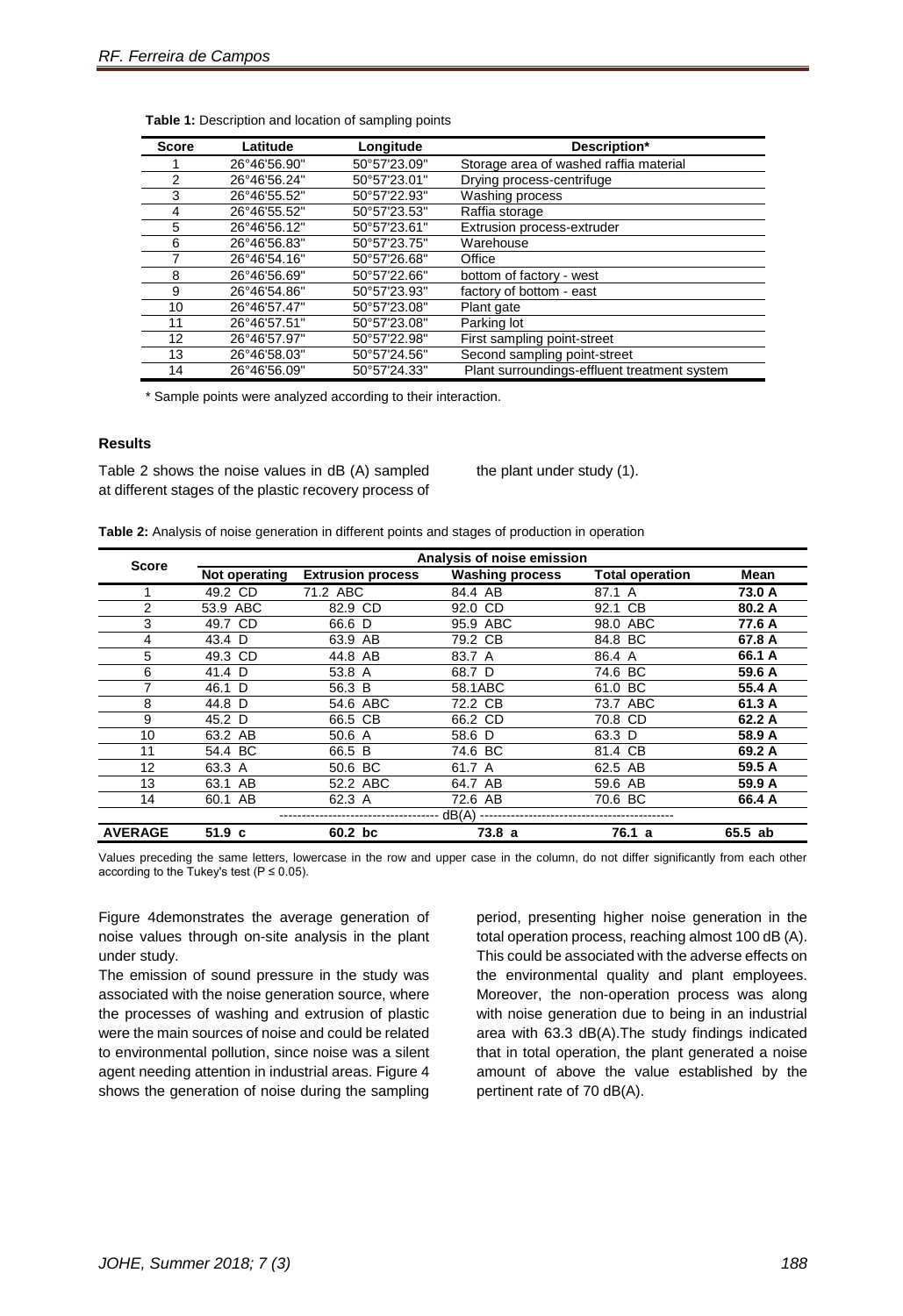

**Figure 4:** Analysis of noise emission in different sectors of the plant under study: (A) Lack of operation of any machine; (B) Operation of the extrusion process only; (C) Operation of the washer; and (D) Total operation of all processes

# **Discussion**

The study presented variations of noise production for different processes of the plant among the sampling points located near the plastic grinding, washing, drying, and extrusion process sites. These were the main points with high emission levels of the sound pressure (P01, P02, P03, and P05). This issue is attributed to the type of recycling process, since it is a mechanical process with little human interaction. To minimize the noise emitted in the industrial processes, it is necessary to revise and restructure the architectural projects, in addition to relocating or replacing the equipment used in the process. Moreover, the use of sound insulation is necessary in order to reduce the noise paths and hinder the noise penetrating outside the production site (25). Real-time spectrum monitoring is a mechanism used in the control of the machines' functioning to evaluate workers exposure to noise (26). The use of noise mapping provides more information for the monitoring and hence the actions to be taken (27).

Due to the characteristics of the plant and location in the industrial area of the municipality, the plant under study generated noise rates ranging from 41.4 to 63.4 dB (A), showing interaction of the study area with noise emission. However, according to the sampling points, the study companies do not affect the environmental sound quality of the region to its surroundings (Figure 2).This process of noise generation may be associated with the process of moving trucks in the study area, but it may also be entirely connected with the type of ground cover for traffic of trucks, cars, and other vehicles (28).

However, the study area presented interaction of the two agents (factory streets) linked to the processes of generation of noise, as can be observed in figure 2.

During the total operation process, with all the equipment in operation the plant noise generation varied from 59.6 to 98.0 dB (A), showing that the plant under study generated high noise levels. Therefore, it is necessary to train the employees and deliver personal protective equipment to them in order to minimize their exposure to noise. Activities with noise emission above 85 dB (A) are considered as unhealthy (29). For more information on the health-care process, it is necessary to perform a noise exposure analysis on the plant workers (30). For the development of this activity, "plastic recycling" requires the use of ear protectors in order to minimize the damages of noise on the workers and employees (31).

The industries generally need to seek ways to reduce the exposure of the employees with the emission of agents harmful to their health in order to comply with regulatory laws, hence they invest in personal protection equipment. Because employees in the study area are exposed to the noise agent, they need insularity on their payroll from the coolers (32).It is necessary to develop the audiometry analysis on the employees in order to examine and prevent the harms of noise emission of the plants on the workers and employees (33). Aiming at the environmental comfort of some residents of the region near the study area, the study plant comply with the environmental regulations related to environmental comfort.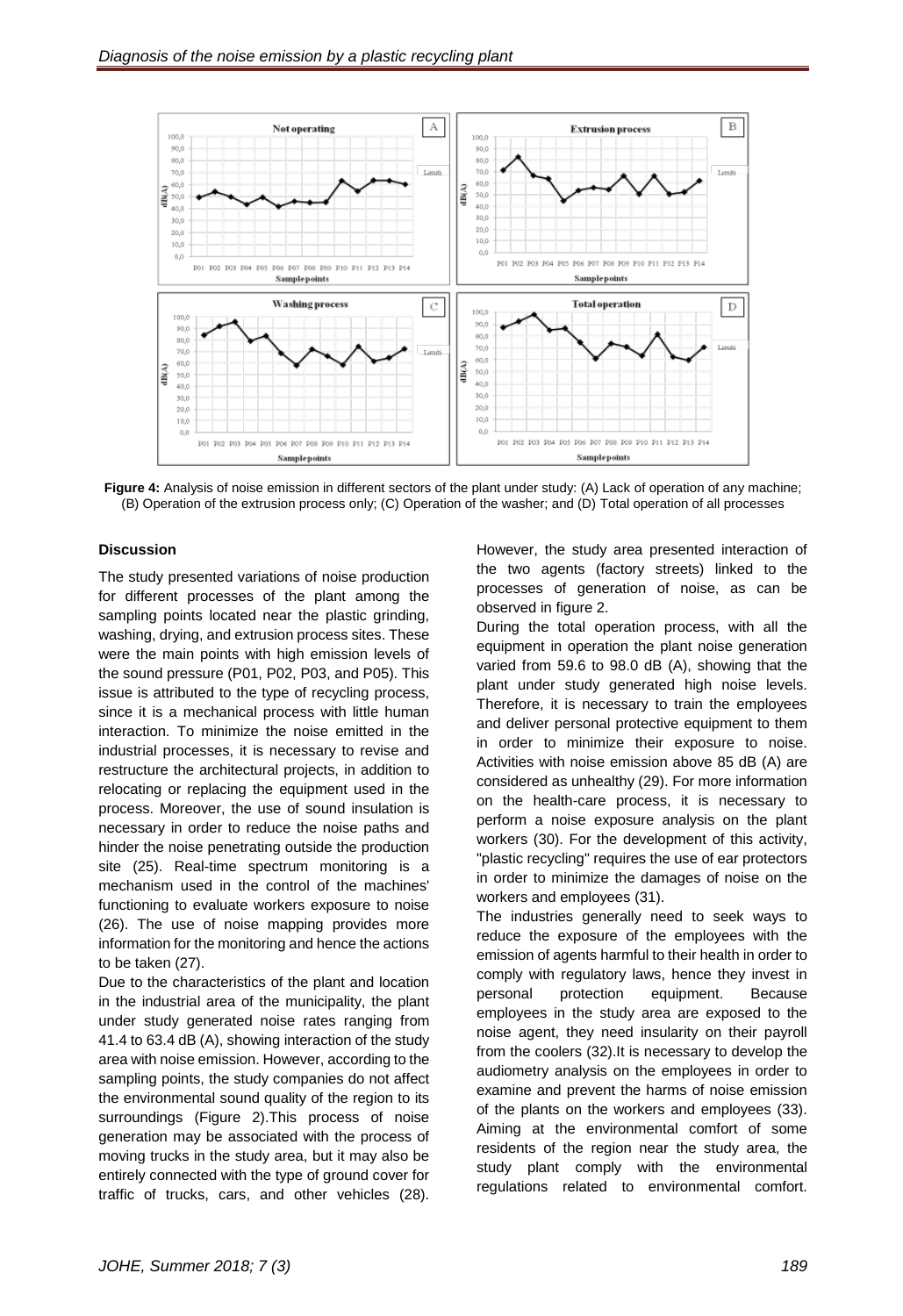Meanwhile, the plant produces 50.6 to 64.7 dB (A) noise during the operation of the sampling points that have interaction with the surrounding area (P10 and P13).However, it is necessary to develop continuous monitoring of noise emission in the present plant, since the tolerance value established by the relevant legislation is 70 dB(A) daily. Noise is a silent agent that needs to be minimized which can be fulfilled through continuous noise monitoring system (34).

# **Conclusion**

According to the study, it can be concluded that the plant under study is in environmental compliance with the emission of noise, as the sampling points near the residences presented inferior values as set by the pertinent laws and norms. However, even while being compliant with environmental regulations, the plant needs to develop means to reduce the noise emission. Since the centrifugation of drying of the crushed raffia generated greater noise amounts, insulation of this area seems more necessary compared to other processes. In general, any production process with noise generation above the specified levels needs an improvement, including noise insulation of the area with a high level of noise emission or providing ear protectors to the staff in areas with noise generation not exceeding the daily dose prescribed in NR15 or NHO 01.

# **Acknowledgement**

The study was designed and financially supported by the University Alto Vale do Rio do Peixe (UNIARP). We would like to appreciate all the individuals involved in this research project, particularly Professor Antonio Pedro Tessaro.

# **Conflict of interest:** None declared.

# **References**

- 1- Mano EB, Pacheco EBAV, Bonelli CMC. Environment, pollution and recycling. 2nded. São Paulo: Blucher; 2010.
- 2- Braga B, Hespanhol I, Conejo JGL, Mierzwa JC, Barros MTL, Spencer M, et al.. Introduction to environmental engineering-The challenge of sustainable development. 2nded. São Paulo: Pearson Prentice Hall; 2006.
- 3- Fiorillo, CAP. Brazilian environmental law course. 4thed. São Paulo: Saraiva; 2003. P116.
- 4- Brazil. Resolution CONAMA 001/90 of March 08, 1990. Provides criteria and standards for noise emission, industrial activities. [Brasília;](https://www.google.com/search?q=Brasilia+Brazil&stick=H4sIAAAAAAAAAOPgE-LQz9U3MDRNK1KCsDIq47VkspOt9HPykxNLMvPz9JPzS_NKiiqtkhMLMksScwBC2Z0YNAAAAA&sa=X&ved=2ahUKEwiKjJGcq5HdAhVHbVAKHTQfAAkQmxMoATAfegQIChAg&biw=1360&bih=654) 1990. Available from:

http://www.mma.gov.br/port/conama/legiabre.cfm ?codlegi=98.

- 5- Carmo, LIC. Effect of environmental noise on the human organism and its auditory manifestations. [MSc thesis]. Goiânia, Goiás: Center for Specialization in Clinical Speech-Language Pathology Audiology Alínica; 1999.
- 6- FyhriA, Aasvang GM. Noise, sleep and poor health: Modeling the relationship between road traffic noise and cardiovascular problems. Sci Total Environ 2010; 408(21):4935-42.
- 7- Campos RFF. Evaluation and characterization of insalubrity by exposure to noise in a plastic recycling company. [MSc thesis]. Caçador, Santa Catarina, [Brazil:](https://en.wikipedia.org/wiki/Brazil) University Alto Vale do Rio do Peixe; 2016.
- 8- Lacerda ABM, Magni C, Morata TC, Marques JM, Zannini PHT. Urban environment and sound perception. Environment & Society 2005; 8(2):1- 13.
- 9- Cunha DF, Resende AA. Measurement of noise analysis in small machine shop for machining processes. Paper presented at: The 32nd National Meeting of Production Engineering; 2012 October 15-18; Bento Gonçalves, Rio Grande do Sul, Brazil.
- 10- Venturoli F, Fiefler NC, Minetti LJ, Martins, IS. Evaluation of noise level in joinery in Distrito Federal, Brazil. Brazilian Journal of Agricultural and Environmental Engineering 2003; 7(3):547-51.
- 11- Girardi G, Sellitto MF. Measurement and recognition of physical risk concerning noise in a company of furniture industry in Rio Grande do Sul highland. Technological Studies in Engineering 2011; 7(1):12-23.
- 12- Formigoni CEM. Evaluation and characterization of insalubrity by exposure to environmental noise of workers of an industrial waste management company. [MSc thesis] Curitiba: Federal Technological University of Parana; 2013.
- 13- Takahashi S. Measurement of noise in a small metalworking company according to NR-15. Paper presented at: The 22nd Symposium on Production Engineering; 2015 November 7-9; Bauru, São Paulo, Brazil.
- 14- Barcelos DD. Analysis of noise risk in clothing industry.Journal Center for Specialization in Clinical Speech Pathology 2014; 16(1):39-49.
- 15- Tavares VC. The crushing process of the company Britamix in the municipality of Queimadas/PB and the analysis of noise pollution. Brazilian Journal of Physical Geography 2016; 9(2):399-412.
- 16- Lacerda ABM, Magni C, Morata TC, Marques JM, Zannini PHT. Urban environment and sound perception. Environment & Society 2005; 8(2):1- 13.
- 17- King RP, Davis, JR. Community noise: health effects and management. Int J Hyg Environ Health 2006; 206(2):123-31.
- 18- Carmo LIC. Effect of environmental noise on the human organism and its auditory manifestations. Goiânia: Center for Clinical Phono- Audiology Specialization Clinical Audiology; 1999.
- 19- Moudon AV. Real Noise from the Urban Environment: How Ambient Community Noise Affects Health and What Can Be Done About It. Am J Prev Med 2009; 37(2):167-71.
- 20- Brazilian Association of Technical Standards, ABNT (2001). NBR l0.151 - Acoustics - Evaluation